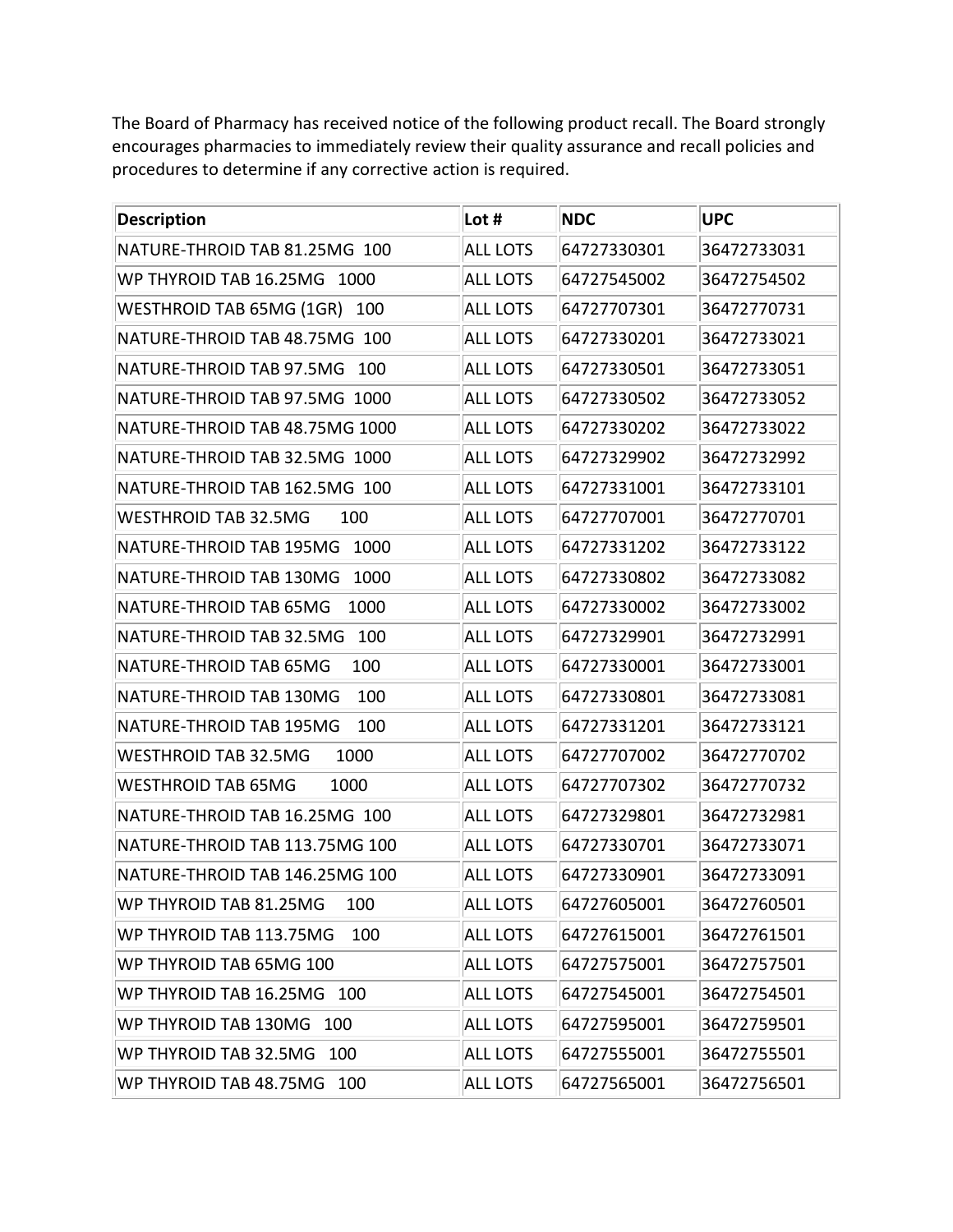| <b>Description</b>             | Lot #           | <b>NDC</b>  | <b>UPC</b>  |
|--------------------------------|-----------------|-------------|-------------|
| WP THYROID TAB 97.5MG 100      | <b>ALL LOTS</b> | 64727585001 | 36472758501 |
| NATURE-THROID TB 113.75MG 1000 | <b>ALL LOTS</b> | 64727330702 | 36472733072 |
| NATURE-THROID TAB 81.25MG 1000 | <b>ALL LOTS</b> | 64727330302 | 36472733032 |
| NATURE-THROID TAB 162.5MG 1000 | <b>ALL LOTS</b> | 64727331002 | 36472733102 |
| NATURE-THROID TB 146.25MG 1000 | <b>ALL LOTS</b> | 64727330902 | 36472733092 |
| Nature-Throid Tab 113.75MG 30  | <b>ALL LOTS</b> | 64727330704 | 36472733074 |
| Nature-Throid Tab 113.75MG 60  | <b>ALL LOTS</b> | 64727330705 | 36472733075 |
| Nature-Throid Tab 113.75MG 90  | <b>ALL LOTS</b> | 64727330706 | 36472733076 |
| Nature-Throid Tab 130MG 30     | <b>ALL LOTS</b> | 64727330804 | 36472733084 |
| Nature-Throid Tab 130MG 60     | <b>ALL LOTS</b> | 64727330805 | 36472733085 |
| Nature-Throid Tab 130MG 90     | <b>ALL LOTS</b> | 64727330806 | 36472733086 |
| Nature-Throid Tab 146.25MG 30  | <b>ALL LOTS</b> | 64727330904 | 36472733094 |
| Nature-Throid Tab 146.25MG 60  | <b>ALL LOTS</b> | 64727330905 | 36472733095 |
| Nature-Throid Tab 146.25MG 90  | <b>ALL LOTS</b> | 64727330906 | 36472733096 |
| Nature-Throid Tab 162.5MG 30   | <b>ALL LOTS</b> | 64727331004 | 36472733104 |
| Nature-Throid Tab 162.5MG 60   | <b>ALL LOTS</b> | 64727331005 | 36472733105 |
| Nature-Throid Tab 162.5MG 90   | <b>ALL LOTS</b> | 64727331006 | 36472733106 |
| Nature-Throid Tab 195MG 30     | <b>ALL LOTS</b> | 34727331204 | 33472733124 |
| Nature-Throid Tab 195MG 60     | <b>ALL LOTS</b> | 34727331205 | 33472733125 |
| Nature-Throid Tab 195MG 90     | <b>ALL LOTS</b> | 34727331206 | 33472733126 |
| Nature-Throid Tab 32.5MG 30    | <b>ALL LOTS</b> | 64727329904 | 36472732994 |
| Nature-Throid Tab 32.5MG 60    | <b>ALL LOTS</b> | 64727329905 | 36472732995 |
| Nature-Throid Tab 32.5MG 90    | <b>ALL LOTS</b> | 64727329906 | 36472732996 |
| Nature-Throid Tab 48.75MG 30   | <b>ALL LOTS</b> | 64727330204 | 36472733024 |
| Nature-Throid Tab 48.75MG 60   | <b>ALL LOTS</b> | 64727330205 | 36472733025 |
| Nature-Throid Tab 48.75MG 90   | <b>ALL LOTS</b> | 64727330206 | 36472733026 |
| Nature-Throid Tab 65MG 30      | <b>ALL LOTS</b> | 64727330004 | 36472733004 |
| Nature-Throid Tab 65MG 60      | <b>ALL LOTS</b> | 64727330005 | 36472733005 |
| Nature-Throid Tab 65MG 90      | <b>ALL LOTS</b> | 64727330006 | 36472733006 |
| Nature-Throid Tab 81.25MG 30   | <b>ALL LOTS</b> | 64727330304 | 36472733034 |
| Nature-Throid Tab 81.25MG 60   | <b>ALL LOTS</b> | 64727330305 | 36472733035 |
| Nature-Throid Tab 81.25MG 90   | <b>ALL LOTS</b> | 64727330306 | 36472733036 |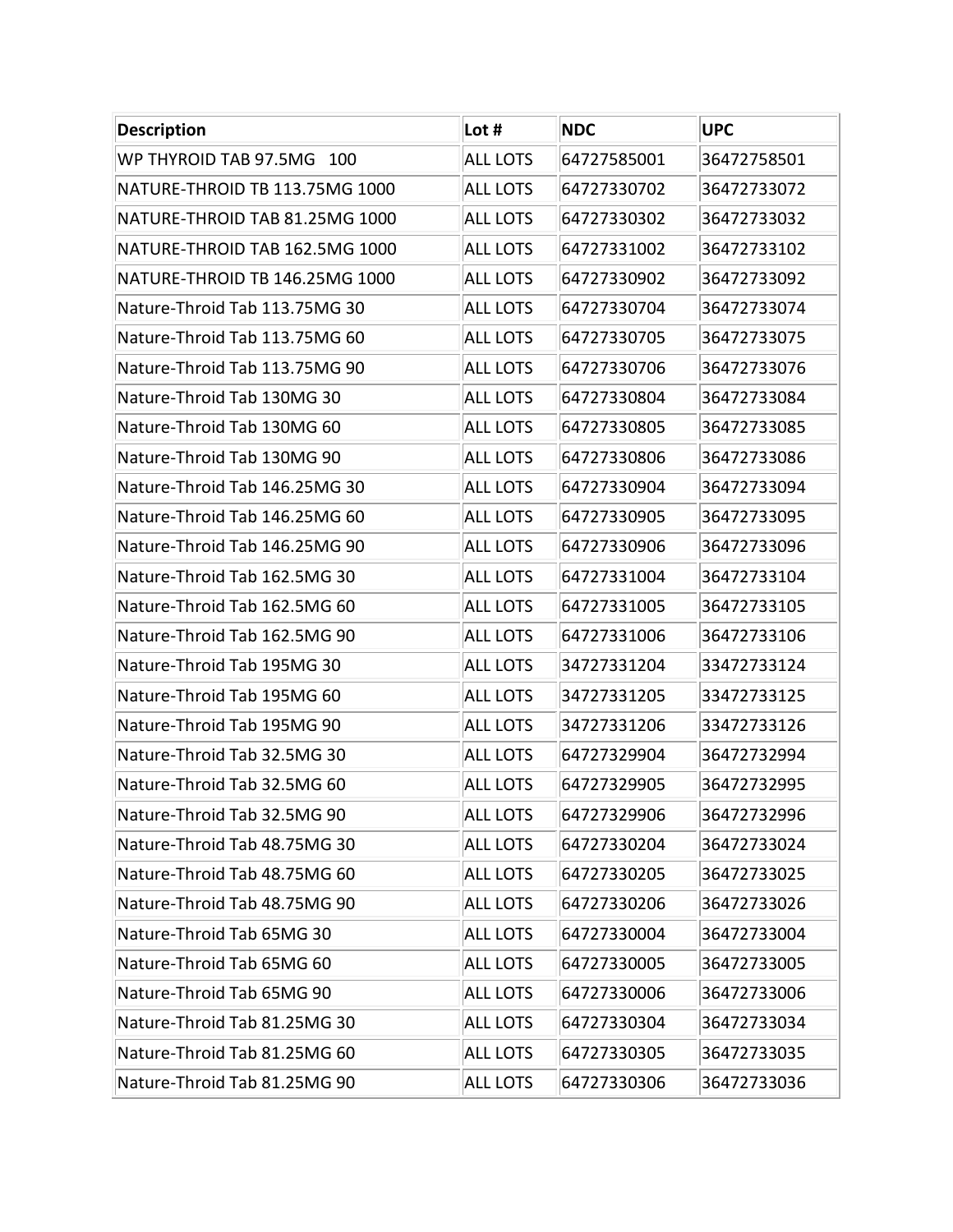| <b>Description</b>            | Lot $#$         | <b>NDC</b>  | <b>UPC</b>  |
|-------------------------------|-----------------|-------------|-------------|
| Nature-Throid Tab 97.5MG 30   | <b>ALL LOTS</b> | 64727330504 | 36472733054 |
| Nature-Throid Tab 97.5MG 60   | <b>ALL LOTS</b> | 64727330505 | 36472733055 |
| Nature-Throid Tab 97.5MG 90   | <b>ALL LOTS</b> | 64727330506 | 36472733056 |
| WP Thyroid Tab 113.75MG 1,000 | <b>ALL LOTS</b> | 64727615002 | 36472761502 |
| WP Thyroid Tab 113.75MG 30    | <b>ALL LOTS</b> | 64727615004 | 36472761504 |
| WP Thyroid Tab 113.75MG 60    | <b>ALL LOTS</b> | 64727615005 | 36472761505 |
| WP Thyroid Tab 113.75MG 90    | <b>ALL LOTS</b> | 64727615006 | 36472761506 |
| WP Thyroid Tab 130MG 1,000    | <b>ALL LOTS</b> | 64727595002 | 36472759502 |
| WP Thyroid Tab 130MG 30       | <b>ALL LOTS</b> | 64727595004 | 36472759504 |
| WP Thyroid Tab 130MG 60       | <b>ALL LOTS</b> | 64727595005 | 36472759505 |
| WP Thyroid Tab 130MG 90       | <b>ALL LOTS</b> | 64727595006 | 36472759506 |
| WP Thyroid Tab 16.25MG 1,000  | <b>ALL LOTS</b> | 64727545002 | 36472754502 |
| WP Thyroid Tab 16.25MG 30     | <b>ALL LOTS</b> | 64727545004 | 36472754504 |
| WP Thyroid Tab 16.25MG 60     | <b>ALL LOTS</b> | 64727545005 | 36472754505 |
| WP Thyroid Tab 16.25MG 90     | <b>ALL LOTS</b> | 64727545006 | 36472754506 |
| WP Thyroid Tab 32.5MG 1,000   | <b>ALL LOTS</b> | 64727555002 | 36472755502 |
| WP Thyroid Tab 32.5MG 30      | <b>ALL LOTS</b> | 64727555004 | 36472755504 |
| WP Thyroid Tab 32.5MG 60      | <b>ALL LOTS</b> | 64727555005 | 36472755505 |
| WP Thyroid Tab 32.5MG 90      | <b>ALL LOTS</b> | 64727555006 | 36472755506 |
| WP Thyroid Tab 48.75MG 1,000  | <b>ALL LOTS</b> | 64727565002 | 36472756502 |
| WP Thyroid Tab 48.75MG 30     | <b>ALL LOTS</b> | 64727565004 | 36472756504 |
| WP Thyroid Tab 48.75MG 60     | <b>ALL LOTS</b> | 64727565005 | 36472756505 |
| WP Thyroid Tab 48.75MG 90     | <b>ALL LOTS</b> | 64727565006 | 36472756506 |
| WP Thyroid Tab 65MG 1,000     | <b>ALL LOTS</b> | 64727575002 | 36472757502 |
| WP Thyroid Tab 65MG 30        | <b>ALL LOTS</b> | 64727575004 | 36472757504 |
| WP Thyroid Tab 65MG 60        | <b>ALL LOTS</b> | 64727575005 | 36472757505 |
| WP Thyroid Tab 65MG 90        | <b>ALL LOTS</b> | 64727575006 | 36472757506 |
| WP Thyroid Tab 81.25MG 1,000  | <b>ALL LOTS</b> | 64727605002 | 36472760502 |
| WP Thyroid Tab 81.25MG 30     | <b>ALL LOTS</b> | 64727605004 | 36472760504 |
| WP Thyroid Tab 81.25MG 60     | <b>ALL LOTS</b> | 64727605005 | 36472760505 |
| WP Thyroid Tab 81.25MG 90     | <b>ALL LOTS</b> | 64727605006 | 36472760506 |
| WP Thyroid Tab 97.5MG 1,000   | <b>ALL LOTS</b> | 64727585002 | 36472758502 |